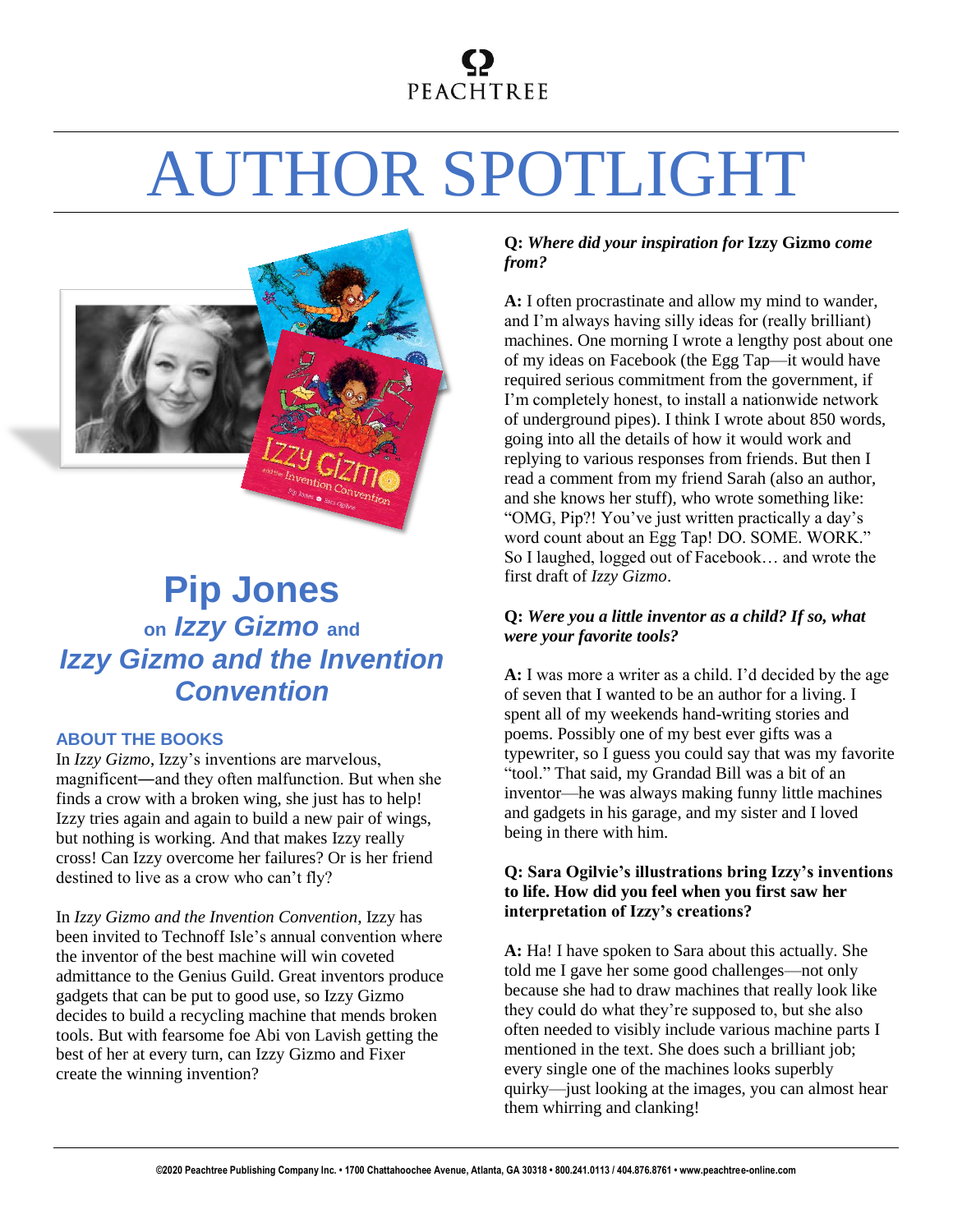At the start of *Izzy Gizmo and the Invention Convention*, Izzy and Fixer are making a "So-Sew" to fix Grandpa's jacket. My intention was that Izzy would take this along with her to the contest to use parts for her new creation, which she does—but Sara also created an incredible machine to actually take them to Technoff Isle, and through the illustrations you can see how Izzy has tinkered with this and used the So-Sew along the way. It's genius.

#### **Q:** *STEM and STEAM are critical components of today's education curriculum, as is the growing makerspace movement. Were you thinking about those trends when you wrote* **Izzy Gizmo***?*

**A:** Oh yes, it was part of it, of course—I have children who are experiencing more STEM/STEAM in school, and in life. But it was also Izzy's personality that drove it. I loved the image I had in my mind of Izzy: a kid with her very own tool bag. Not the clichéd geeky inventor girl, and not a tomboy either—simply a girl who's feisty and bold and real. It's not at all unusual for little girls (as well as boys) to like hitting things with sticks, climbing trees, making Lego™ airplanes, and playing with tool kits—whether or not they wear skirts. I have two of those girls myself! It does seem crazy that side of all these normal little girls' personalities has been underrepresented. Not any more though. I think—and STEM/STEAM and the makerspace movement are already helping with that hugely.

#### **Q:** *The theme of trial and error and failure runs throughout* **Izzy Gizmo***. Did that theme come first or did it develop naturally while writing the story?*

**A:** That theme was there from the outset, yes—for comedy value as much as anything else! I love that Izzy gets all enthused for making her crazy inventions, and then they go hilariously wrong, making her absolutely furious. Again, that's just real life; it's frustrating when things go wrong. Sara Ogilvie's art is just incredible for capturing all that. I couldn't possibly have imagined Izzy's life better than Sara drew it.

#### **Q:** *How important do you think the concept of failure (and trying again) is in children's books?*

**A:** Oh, very. You know, one of the most fascinating things I discovered when I had my own children is how very base tiny human beings are at the outset. You know how babies and toddlers HATE to share? Sharing is

learned behavior, it's not instinctive behavior. Part of our job as parents (apart from the obvious feeding them, clothing them, and keeping them safe) is to socialize children, and to encourage them to fulfill their potential. Unless we are faced with, say, starvation or danger, and our life depends on us pushing ourselves to the limit, it's ever so natural to take the easy option and decide: "Nah. Tried it, can't do it, too hard!" But of course, to actually fulfill our potential, we have to learn to push ourselves, which in some ways is challenging when you're tiny and learning. So, yes, I think it's an important message for little people!

#### **Q:** *Izzy's inventions are certainly wild! If you could invent anything beyond your wildest dreams, what would it be?*

**A:** I've already invented it, I just haven't made it yet: the Blink-Tastic. So, you stick a pinhead-sized miracle to your eyelid, and then you can just blink yourself anywhere in the world, at any moment (without crashing into anything, including other Blinkers). It'd be so handy—I'd never be late ever again. And I'd be able to just go and spend my lunch hour in the Maldives for some relaxation, or the edge of the Grand Canyon for some exhilaration, and then be back in plenty of time to pick the kids up from school. I mean, how great would that be?!

#### **Q:** *Which is your favorite of Izzy's failed creations? Why?*

**A:** Izzy has lots of inventions, some of which don't appear in the book—but from this story, it has to be the Swirly-Spagsonic. I find it funny that a little kid would spend so much time building an absolutely colossal machine…just to eat spaghetti with!

#### **Q:** *Izzy's grandpa is a key figure in the books. Did your grandparents have any influence on your writing and creativity?*

**A:** I've been very lucky—I knew all my grandparents into my adulthood and every one of them was wonderful and inspiring. In fact, I still have my paternal grandfather—Grandad Bill is 104! Certainly both of my grandfathers were creative people, and I must have inherited all sorts of genes, as we all do. Grandad Bill is not published, but he loves to write, and he always encouraged me. A few years ago he handed me an